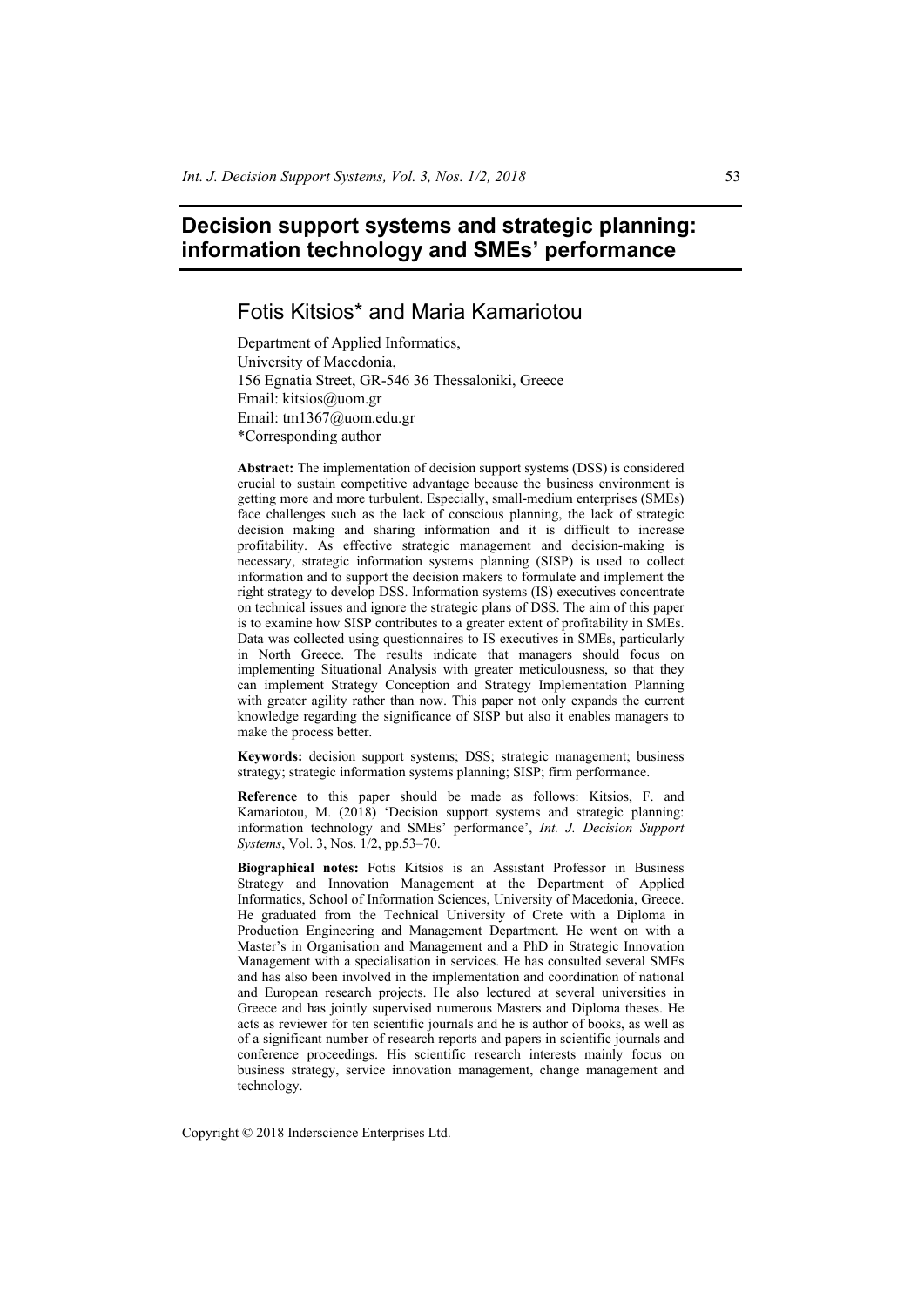Maria Kamariotou is a Researcher Associate at the Department of Applied Informatics, School of Information Sciences, University of Macedonia, Greece. She graduated from the University of Macedonia with a degree in Applied Informatics Department. She then continued to her Master Program with a specialisation in E-Business and Innovation Technology. Her thesis entitled 'Strategic information systems planning and success in SMEs: dimensions and implications for it strategy effectiveness', describes and analyses a methodological approach regarding on the implementation of strategic information systems planning and its impact on firm performance in Greek SMEs. She is a member of the British Academy of Management and of the Hellenic Operational Research Society. Her scientific research interests mainly focus on strategic management and information systems.

This paper is a revised and expanded version of a paper entitled 'An empirical evaluation of strategic information systems planning phases in SMEs: determinants of effectiveness' presented at 6th International Symposium and 28th National Conference on Operational Research, Thessaloniki, Greece, 8–10 June 2017.

# **1 Introduction**

As the current business environment is getting more and more complex and uncertain, businesses are obliged to deal with that environmental uncertainty. As a result, the use of information systems (IS) and strategic planning support this effort. Decision support systems (DSS) support business strategy, and accommodates decision making use management skills to gain competitive advantage (Zubovic et al., 2014). The integration between IS and strategic planning is known as strategic information systems planning (SISP).

In order to be businesses competitive and reduce complexity in decision making, they use technology for effective and timely decision making. Researchers have studied the efficiency and effectiveness of DSS (Alalwan, 2013). Thus, DSS are systems which aim to improve the decision making planning and the solving of problems and tasks.

SISP is a process which supports businesses to achieve strategic goals through the integration of business strategy and information technology (IT) (Kamariotou and Kitsios, 2017). Researchers have studied the process of SISP since 1970. SISP increases the innovation and the development of new products. Moreover, it reduces costs and it supports the enhancement of relationships with customers (Kamariotou and Kitsios, 2017; Ullah and Lai, 2013). Businesses can compete in a global market, meet consumer needs and reduce the product life cycles when they use IS. Researchers claim that the use of technology could be a source of sustainable competitive advantage only if the IS strategy will be aligned with business strategy (Kamariotou and Kitsios, 2017; Ullah and Lai, 2013).

The process of SISP involves five phases, named; strategic awareness, situation analysis, strategy conception, strategy formulation and strategy implementation planning. These phases are related with the DSS process and supports the decision making process. Firstly, managers identify business goals and they analyse business environment, so they can use DSS to make decisions based on previous scenarios or based on the criteria which DSS propose. Furthermore, they can select the most suitable alternative strategic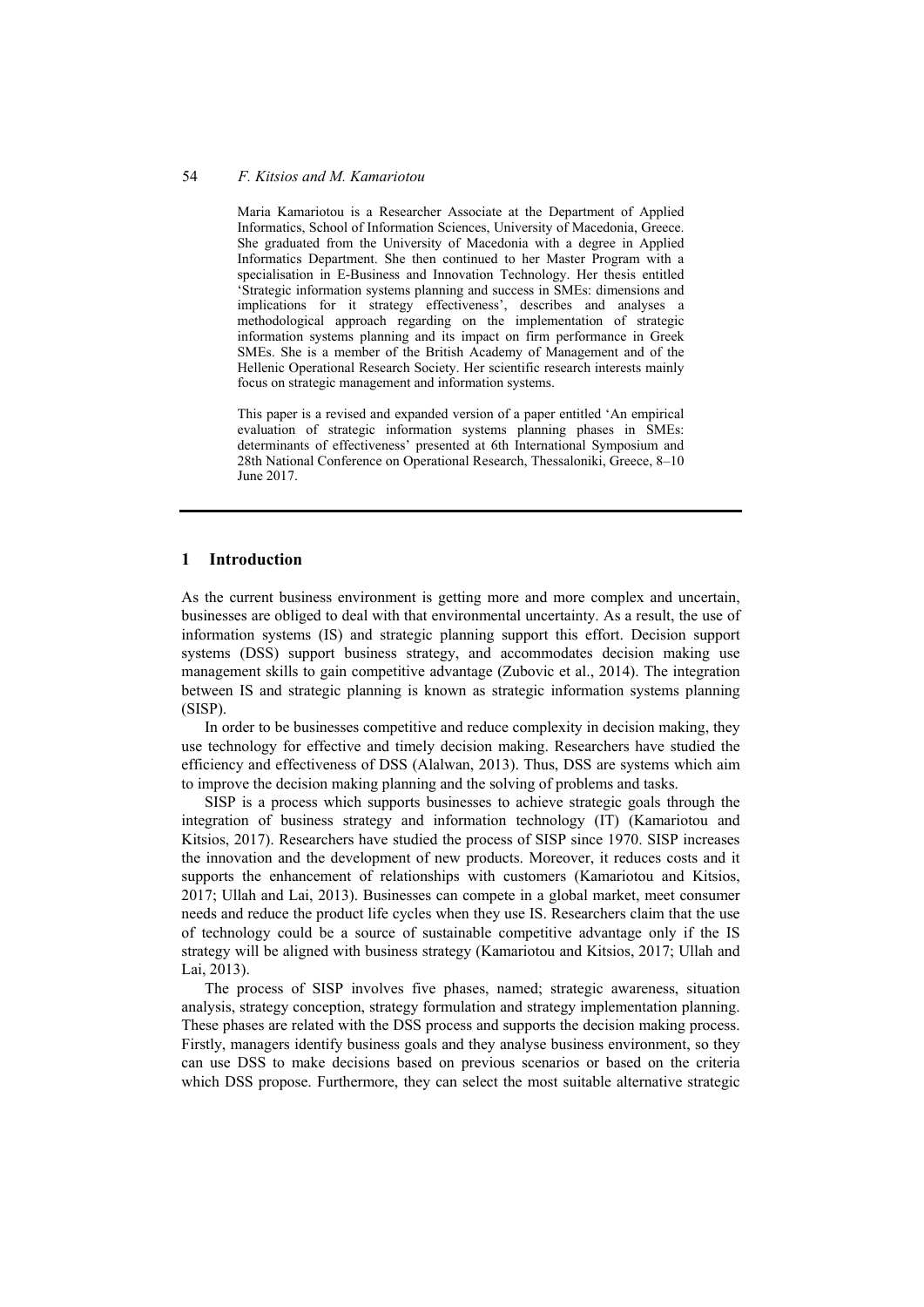scenario to be implemented and after its implementation they can assess it with the support of DSS.

Previous researchers have examined the impact of these phases on SISP success in large firms. However, studies in SMEs which are the most significant part of each economy are limited (Newkirk et al., 2003). Other researchers have highlighted the positive relationship between SISP and firm performance but they are limited and they only refer to theoretical results (Lederer and Sethi, 1996).

Nowadays SMEs have been negatively influenced by financial crisis. In order to face this, SMEs are obliged to gather information for their environment. Furthermore, SMEs try to align their business and IT strategy in order to compete in the current uncertain environment to be innovative and increase their growth (Bourletidis and Triantafyllopoulos, 2014). The most significant challenges which SMEs face and lead to the failure of the alignment process are the lack of conscious planning, the lack of strategic decision making and sharing information (Rathnam et al., 2004). As SMEs aim to be competitive, and reduce complexity in decision making, they can use DSS for effective and timely decision making.

Previous researches in this field studied how IT boosts decision makers to make more efficient decisions. Specifically, previous surveys that concentrate on the benefits of using computer-based systems though surveys which focus on the use of DSS in strategic decision making are limited (Arnott and Pervan, 2008; Kamariotou and Kitsios, 2017, 2016; Kitsios and Kamariotou, 2016a, 2016b; Mohan and Ahlemann, 2013; Nguyen et al., 2015; Piccoli and Ives, 2005; Rerup Schlichter and Kraemmergaard, 2010; Wahyudin and Hasibuan, 2015).

In this view, the purpose of this paper is to indicate the SISP phases which when used in the development of DSS can increase firm's profitability. Specifically, the objective is to determine which phases contribute more and how they can be improved.

The structure of this paper is as following: after a brief introduction to this field, the next section includes the literature review in order to highlight the issues which are discussed in this paper. Section 3 describes the methodology, while Section 4 shows the results of the survey. Finally, Section 5 discusses the results and concludes the paper.

### **2 Literature review**

#### *2.1 Methodology*

The methodology suggested by Webster and Watson (2002) was used in order to gather the relative papers. The steps of this methodology are; Searching, which contains the selection of keywords, databases, topics and timeframe of papers. The second step is Backward search, which involves searching of references of the papers and the last step is Forward search, which contains the searching of citations (Webster and Watson, 2002).

The databases which were used are Scopus, science direct, web of science and ABI/INFORM. The keywords which were used in order to search the relative papers were combinations of the following; SISP, phases, stages, models, success, innovation, firm performance, competitive advantage, IS strategy and business strategy alignment, DSS, change management.

Papers were only in English and were published in scientific journals or conferences, not in books. Having searched all databases, titles and abstracts of the relevant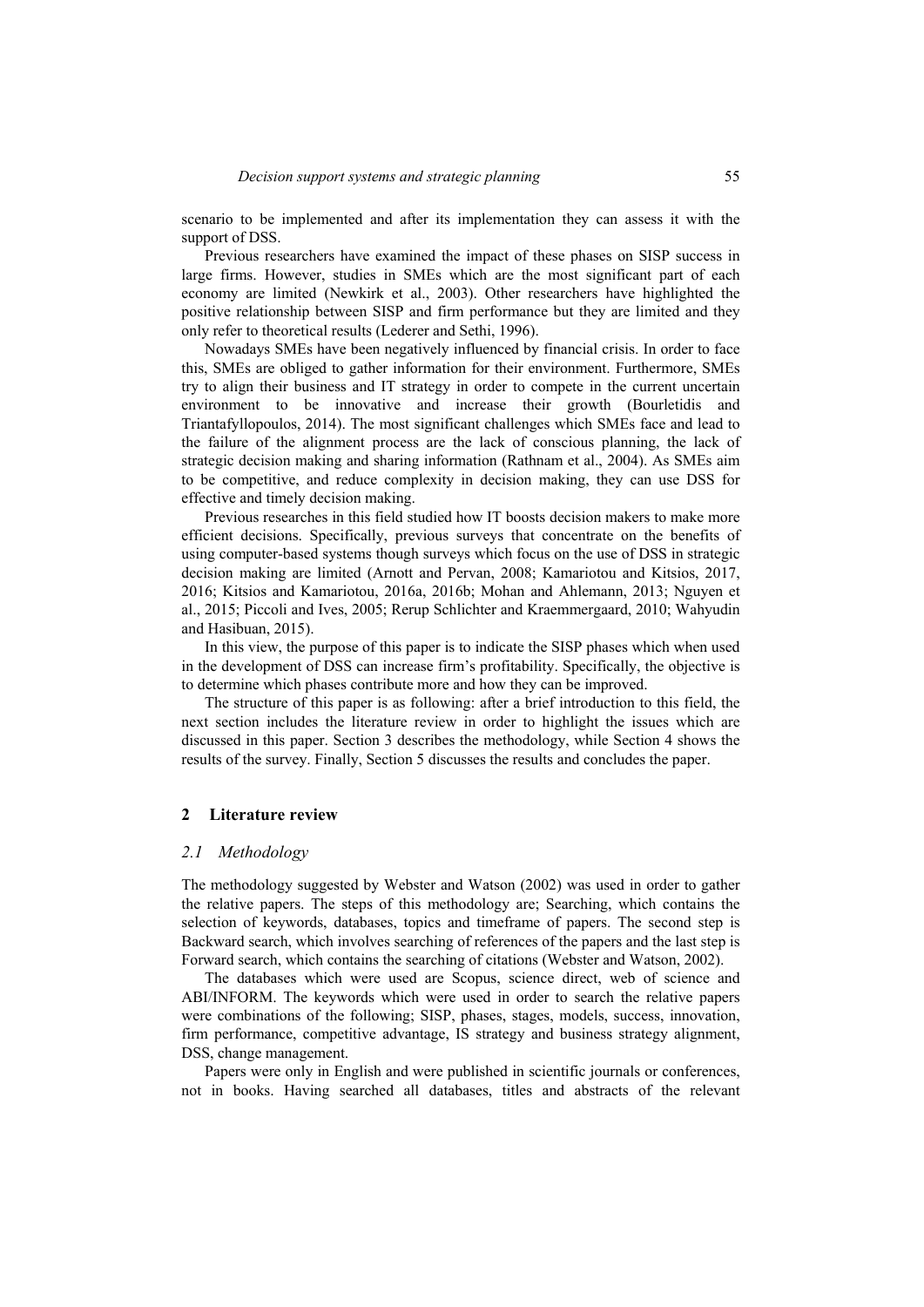publications were scanned and the citations and references of the residual articles were then studied. A total of 116 articles results consist the final sample.

When common articles from all databases were resulted, the search was completed. It was then that the critical mass of relevant literature sources was considered as having been collected.

Previous studies presented the stages of implementation process of DSS systems, based on the strategic framework aligning business strategy and IS' objectives. SISP is a process which contains specific phases; in order to maintain business strategy and objectives through the support of IS, in order to gain competitive advantage. The current environment is getting complex and IT is continually increasing. Businesses are obligated to reduce the time needed for the introduction of new products and services to the market and make decisions about them according to customers' needs. This is a crucial objective for businesses which aim to increase competitive advantage and satisfy customers. Businesses need to gather updated information about the market, their customers, the competitors and their internal environment, in order to make effective decisions and achieve their goals. As the process of SISP provides a method for managers to follow, while being supported by the development of DSS, businesses can make effective strategic decisions.

However, there are many challenges and barriers which complicate the successful implementation of SISP. These challenges are related to the understanding of the objectives, the cooperation in the sharing of information between those who are involved, the communication, the involvement, and the management support. Other barriers such as, incapabilities to collect data about the internal and external environment and the lack of knowledge on the business are also important (Maharaj and Brown, 2015; Pai, 2006; Yang et al., 2013; Zubovic et al., 2014). DSS gather information which helps executives to improve communication, to redesign the organisational structure and its processes and to make decisions more rapidly. So, DSS support businesses to reduce the effects of the above challenges (Mithas et al., 2011; Yoo and Digman, 1987).

# *2.2 Strategic decision support systems*

Yoo and Digman (1987) suggested a DSS model for strategic management. This model includes four subsystems; environmental analysis subsystem, goal-setting subsystem, DSS and strategy operating subsystem. The first subsystem supports the gathering of information concerning inventory, production, R & D, marketing, industry, raw materials, human resources, financial resources, market, technology, economic conditions, government and culture. This information is necessary for forecasting and projecting both the external and internal business environment. This information is generated by the staff, customers, managers and consultants.

The second subsystem involves a model base in order to produce alternatives scenarios. One or more of them are selected according to business's objectives as well as the organisation's mission. The results of this subsystem can be used as an input in the strategy operating subsystem for reparative actions and future effectiveness (Yoo and Digman, 1987).

A DSS database, a DSS model base and application programs are involved in the decision support subsystem in order to help the flow of information within the system. The DSS database involves files of historical, managerial and environmental data as well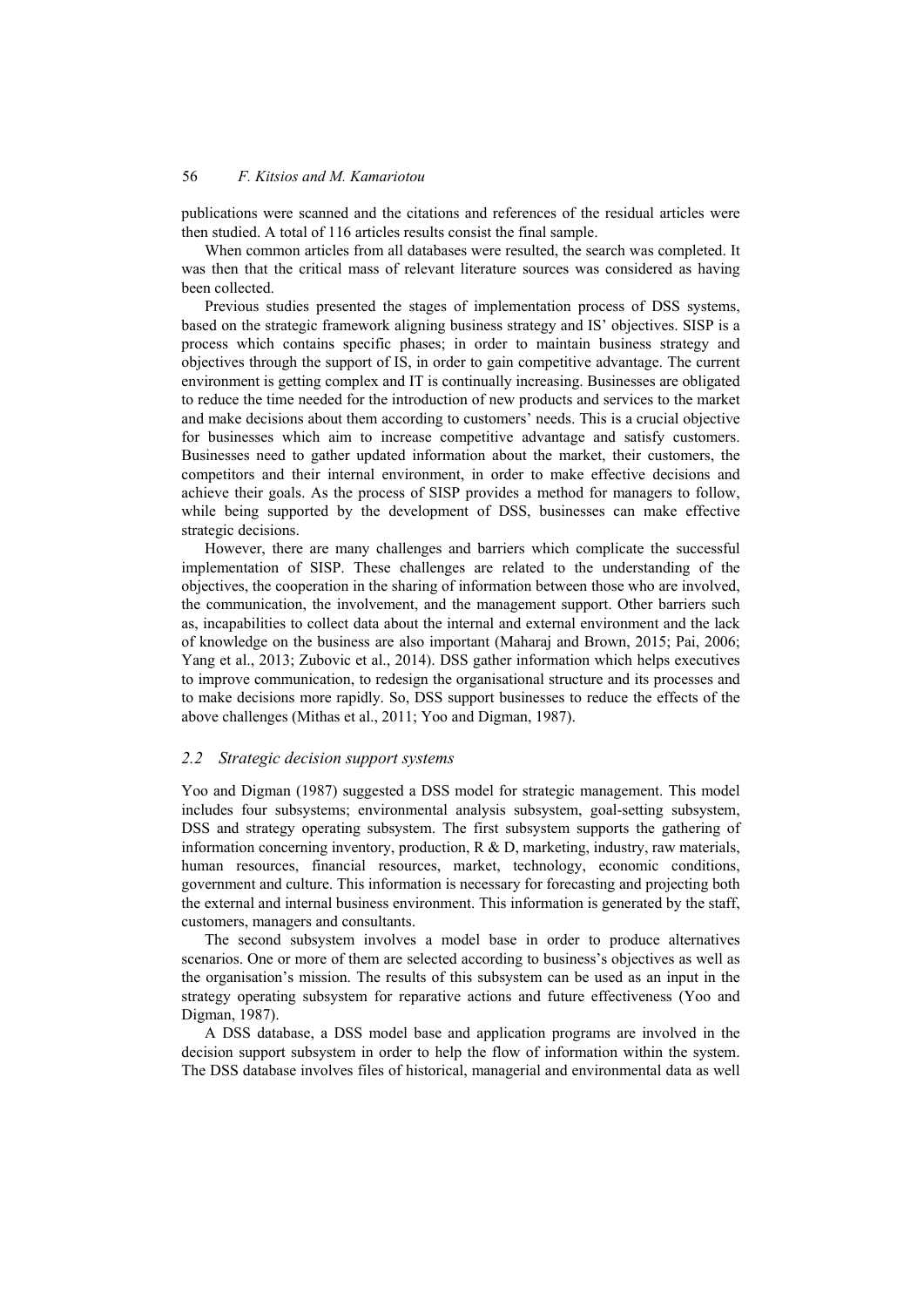as files on various transactions. The DSS model base contains models which are helpful for the solution of strategic problems (Yoo and Digman, 1987).

The generated information will be evaluated by managers who will select the best choice, which will be developed in the next subsystem. They can also be categorised in external files if further processing is required. The user interface supports this process by providing a set of menus and question/ answer dialogues (Zviran, 1990). Once the problem is identified, mathematical models based on the problem are developed that help the development of alternate solutions. Then, the models which are helps the analysis of the alternatives. Next, the selection of the most appropriate alternative follows. Overall, several methods, models, theories and algorithms, such as intelligent analysis of data and the fuzzy theory are applied to develop and analyse the alternative decisions in DSS.

In the last subsystem the decision maker formulates, assesses and selects alternative strategies. Then, he implements the selected strategy, and evaluates it based on information generated by the decision support subsystem. This subsystem supports each phase of strategic management process (Yoo and Digman, 1987).

To summarise, once the problem is identified, mathematical models are developed in order to produce alternative scenarios for evaluation. Next, new models are created to analyse the alternatives. Finally, the selection of the most suitable alternative follows (Alyoubi, 2015).

#### *2.3 SISP for DSS*

SISP has become an important planning process in businesses and a critical issue for IS management. Several factors have influenced the change of the role of IS in organisations in recent years. These factors concern the use of IS for competitive advantage, the diffusion of IS in businesses, the use of IS on businesses' daily operations and the growth of interorganisational systems. These changes lead businesses to develop strategic planning for IS in order to effectively achieve their goals in this uncertain and complex environment (Premkumar and King, 1991, 1994).

SISP has been defined as the ability to formulate the strategy of a business with the help of tools, techniques and methodologies which were used to support organisations in identifying potential opportunities to develop IS with greater competitiveness (Peppard and Ward, 2014). SISP has been considered as an integrated process which contains specific phases. These phases and the relevant activities are presented as follows.

Strategic Awareness is the first phase of the process. In this phase, the definition of key planning issues, planning goals, the development of the planning team and the support of top level managers are involved. The next phase is situation analysis. The analysis of current business systems, current organisational systems and current IS are involved. Also, this phase contains the analysis of both the cur-rent external and internal business environment as well as the current external IT environment (Brown, 2004, 2010; Kamariotou and Kitsios, 2017, 2016; Kitsios and Kamariotou, 2016a, 2016b; Maharaj and Brown, 2015; Mentzas, 1997; Mirchandani and Lederer, 2014; Newkirk and Lederer, 2006; Newkirk et al., 2008).

Then, strategy conception is the third phase of the process. In this phase, the team determines the most significant IS objectives, opportunities for improvement, alternative scenarios and it also as evaluates the opportunities for improvement. Furthermore, the members of the team define high level IS strategies. The fourth phase is Strategy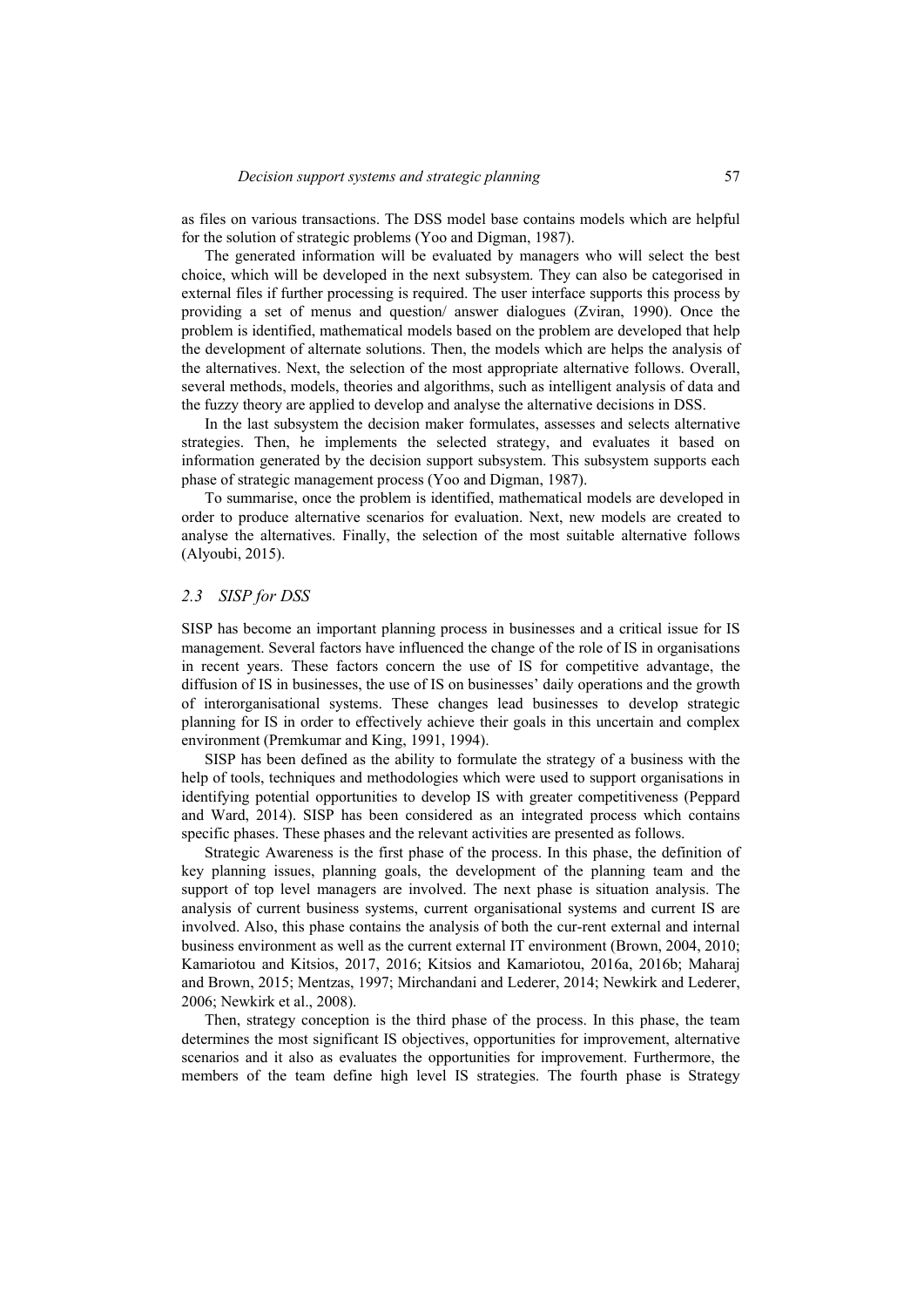Formulation. In this phase, managers select the most suitable scenario from the previous alternatives, according to their assessment and the new business processes and IT architectures. Next the evaluation of this scenario is followed according to its strategic and technological impact. Furthermore, in this phase, certain new projects and priorities for new projects are determined. Specific activities which are applied for the implementation of the selected scenario are also included in these projects.

Strategy Implementation Planning is the last phase of the process. This phase includes approaching the actions of change management and the assessment of strategic plan (Brown, 2004, 2010; Kamariotou and Kitsios, 2017, 2016; Kitsios and Kamariotou, 2016a, 2016b; Maharaj and Brown, 2015; Mentzas, 1997; Mirchandani and Lederer, 2014; Newkirk and Lederer, 2006; Newkirk et al., 2008). A matching among DSS subsystems and SISP phases is presented in Table 1.

**Table 1** DSS Subsystems and SISP phases

| DSS subsystems                              | SISP phases                         | Activities                                                                   |  |
|---------------------------------------------|-------------------------------------|------------------------------------------------------------------------------|--|
| Environmental                               | Strategic awareness                 | Definition of the problem                                                    |  |
| analysis subsystem                          |                                     | Determination of key planning issues and<br>objectives                       |  |
|                                             |                                     | Participation of team                                                        |  |
|                                             |                                     | Management support                                                           |  |
| Goal determining                            | Situation analysis                  | Analysis of current IS                                                       |  |
| subsystem                                   |                                     | Analysis of current organisational systems                                   |  |
|                                             |                                     | Analysis of business environment                                             |  |
|                                             |                                     | Analysis of IT environment                                                   |  |
| Operating subsystem                         | Strategy conception                 | Definition of significant IT objectives and<br>objectives for implementation |  |
|                                             |                                     | Evaluation of alternatives scenarios                                         |  |
| Decision support<br>subsystem               | Strategy formulation                | Definition of new IT architectures,<br>processes, projects and priorities    |  |
| Strategic information<br>planning subsystem | Strategy implementation<br>planning | Definition of change management process<br>and action plan                   |  |
|                                             |                                     | Evaluation of the process                                                    |  |

Based on previous analysis about DSS models and SISP phases, Table 1 matches each subsystem with the relevant SISP phases and activities. These phases are used by authors in the survey which follows.

#### *2.4 IT and strategic planning in SMEs*

In complex environments, SMEs tend to formalise processes using certain rules and procedures which support the limitation of environmental uncertainty. Formalisation supports the development of aspects which encourage communication among the individuals and sharing of new information. Also, they transform the generation of new ideas through the inflicted structures into real plans, enhancing the growth of innovation. As the environment is getting more and more complex, the need for innovation is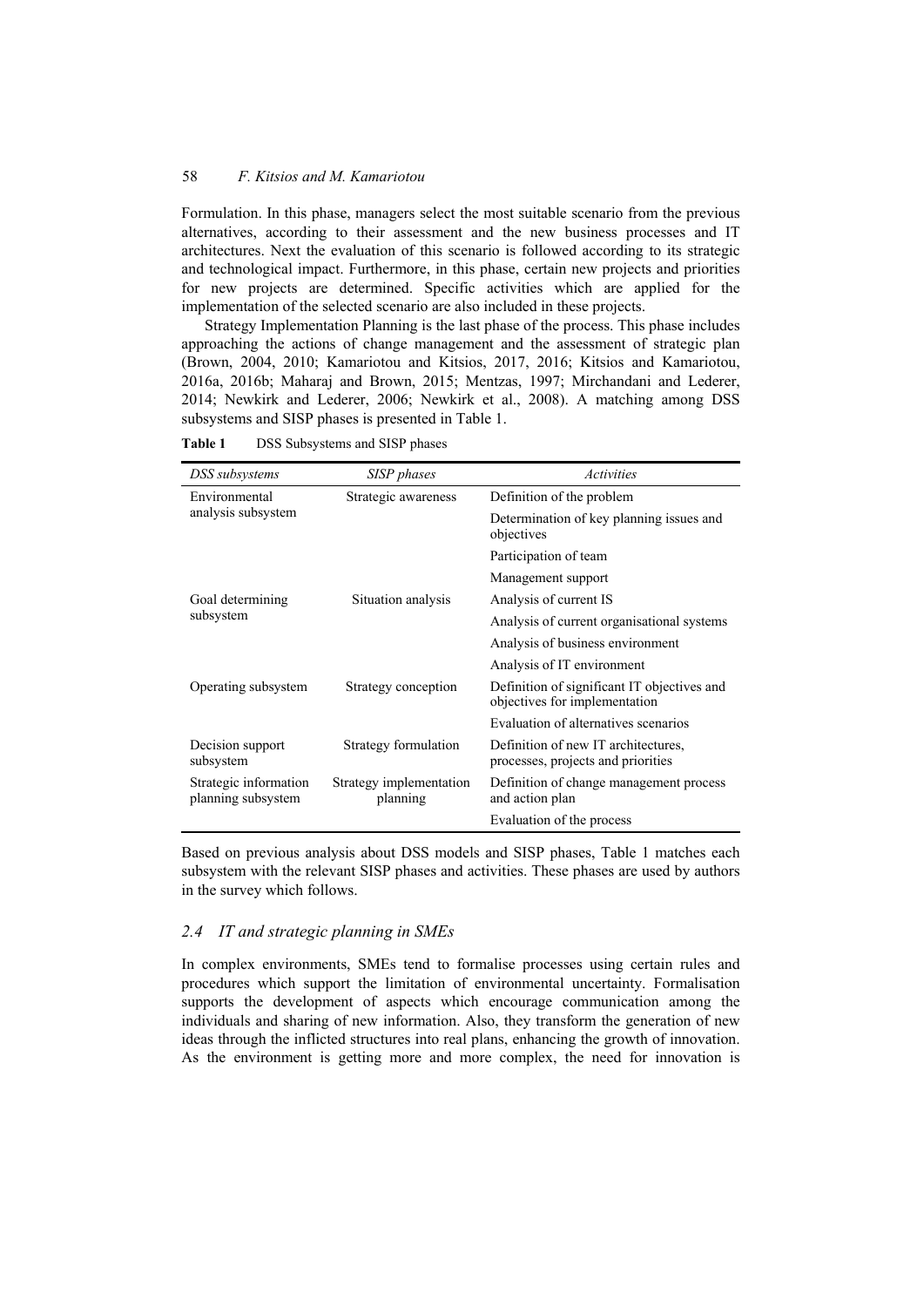increasing if businesses are to be helped to be competitive so as to survive (Giannacourou et al., 2015).

In Europe SMEs consist of 75% of all businesses. Despite the fact that family businesses focus on business's long-term sustainability, they do not develop strategic planning (Siakas et al., 2013). Specifically, Greece is a country which has a great extent of SMEs rather than other countries in Europe and the majority of them have been negatively influenced by the financial crisis (Vassiliadis and Vassiliadis, 2014).

Almost 80% of businesses have been highly influenced by the financial crisis. So, more attention is needed to be paid to SMEs and how they realise and deal with the crisis. As SMEs play a significant role both in Greek and European competitive financial growth and as the world's economy is influenced by them be-cause they constitute 97% of businesses all over the world, it seems that formal processes in SMEs increase firm performance. These processes concern strategic management and information handling and require the support of managers in order to pay attention to strategies, structures and processes.

As the current financial crisis has negatively affected plenty of activities of the family businesses, they have already acted in a new complex financial environment where uncertainty increases and the market characteristics completely change. Financial barriers, as well as the lack of technological, managerial and human capabilities may limit their ability to deal with the financial crisis (Bourletidis and Triantafyllopoulos, 2014). Moreover, the lack of strategic planning negatively influences this difficulty. Formal processes in SMEs that are related with strategic management and information handling help managers to focus on strategies, structures and processes that aim to enhance firm performance. In complex environments, businesses should develop formal processes using standardised rules and procedures which enhance the minimisation of environmental uncertainty and manage economic consistency. Formalisation supports the development of frameworks that require both communication among the individuals and sharing of new information. Moreover, it encourages the transformation of new ideas into real plans using flexible structures. In this way, the level of innovation in the organisation is increased (Giannacourou et al., 2015).

There is a lack of strategic planning and formal processes in SMEs and they use IS ineffectively because they cannot align business and IT strategy. Researches have thoroughly implemented in this research area so that managers could understand the relationship between strategic alignment and the business value of using IT. The results of these investigations show that researchers have determined the following types of alignment between business and IS strategy and structure. The first type presents business alignment between business strategy and structure. The second type concerns IS alignment and discusses issues such as alignment between IS strategy and structure. Finally, the third type is a cross-dimension alignment which involves either alignment between business structure and IS strategy either business strategy and IS structure. Researchers claim that the alignment between organisational perspectives such as strategy, structure, management processes, individual roles and skills with technology can help to increase value in businesses, IS effectiveness and business performance (Suh et al., 2013).

The accomplishment of a high degree alignment between IT and organisational objectives has been mentioned as one of the important issues for IS managers (Reich and Benbasat, 2000). In this view both the organisation and IT are consolidated, developing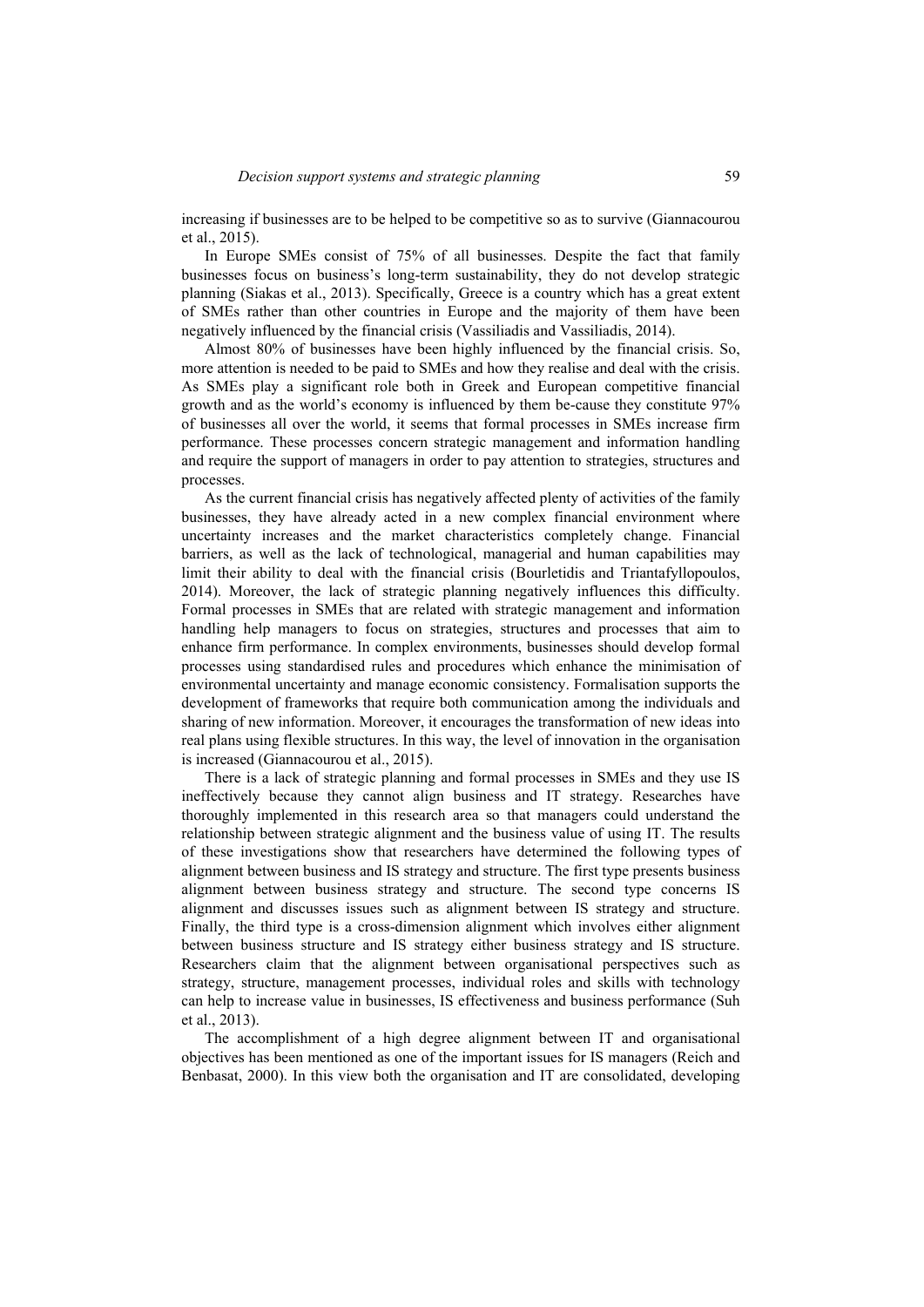services with the support of IT so that businesses could effectively achieve their goals. Strategic IT alignment is unique for each business because it includes business and IT knowledge that are unique resources for each business in order to help business to achieve its objectives, (Kearns and Lederer, 2003; Kitsios and Kamariotou, 2016c).

Researchers widely argue that the process of alignment is important for businesses for many reasons. First of all, alignment helps businesses to effectively identify the role of IT which efficiently helps the business to achieve its objectives. Second, another benefit is that alignment encourages businesses to improve both their business scope and their infrastructure by meliorating the relationship between business aspects and IT. Researchers claim that the present alignment models are mostly business-driven rather than IT-driven. As a result, researchers should mostly focus on IT in order to determine the most suitable way in which technology can support the organisation. Businesses require to know as well as to make their business strategy clear, so the use of IT can support this effort (Ullah and Lai, 2013).

Although the contribution of alignment methodologies has been mentioned, the following challenges incommode many businesses to align IT with business strategy. First, many decisions about IT are made by business executives who are not aware about IT. This obstacle leads to the organisation being misaligned. Another challenge concerns IT executives who are not aware about the business objectives and often cannot realise the needs of business decisions. Finally, business and IT executives are conflicted and they do not trust each other. This influences negatively their relationship and consequently the business competence (Ullah and Lai, 2013).

#### *2.5 SISP and firm performance*

The findings of surveys which study the influence of SISP phases on success conclude that IS executives focused their efforts on the Strategic Conception phase. Although planners concentrate their efforts on this phase, they cannot determine the suitable alternative strategies. As a result, their efforts do not positively influence SISP success. So, they cannot achieve their objectives. The most common problems which have been affected the SISP process are the lack of involvement and the failure to apply strategic IS plans. Executives cannot be committed to the plan, consequently the members of the team have difficulties to implement the IS strategy. Moreover, results show that executives understand that the Implementation phase is difficult and significant, so they concentrate on this phase (Lederer and Sethi, 1991; Newkirk and Lederer, 2006; Newkirk et al., 2003; Zubovic et al., 2014).

Internet and IT applications can be used as a tool which supports the communication and information sharing between the individuals and increases their participation to the process (Andersen, 2001; Pai, 2006). Their involvement in the process is increased when managers support the process (Brown, 2010; King and Teo, 2000).

Findings from previous surveys indicate that many managers put too much efforts to SISP process while others too little. When managers invest too much efforts, the process could be confused, delayed or its implementation is prevented. When managers avoid investing too much time to the process, the implemented plans could be inefficient so the objectives could not be achieved. Consequently, the assessment of the process is significant because managers can reduce these unsatisfactory results.

Findings conclude that managers concentrate more on strategy conception and strategy implementation and they do not invest time on strategic awareness and situation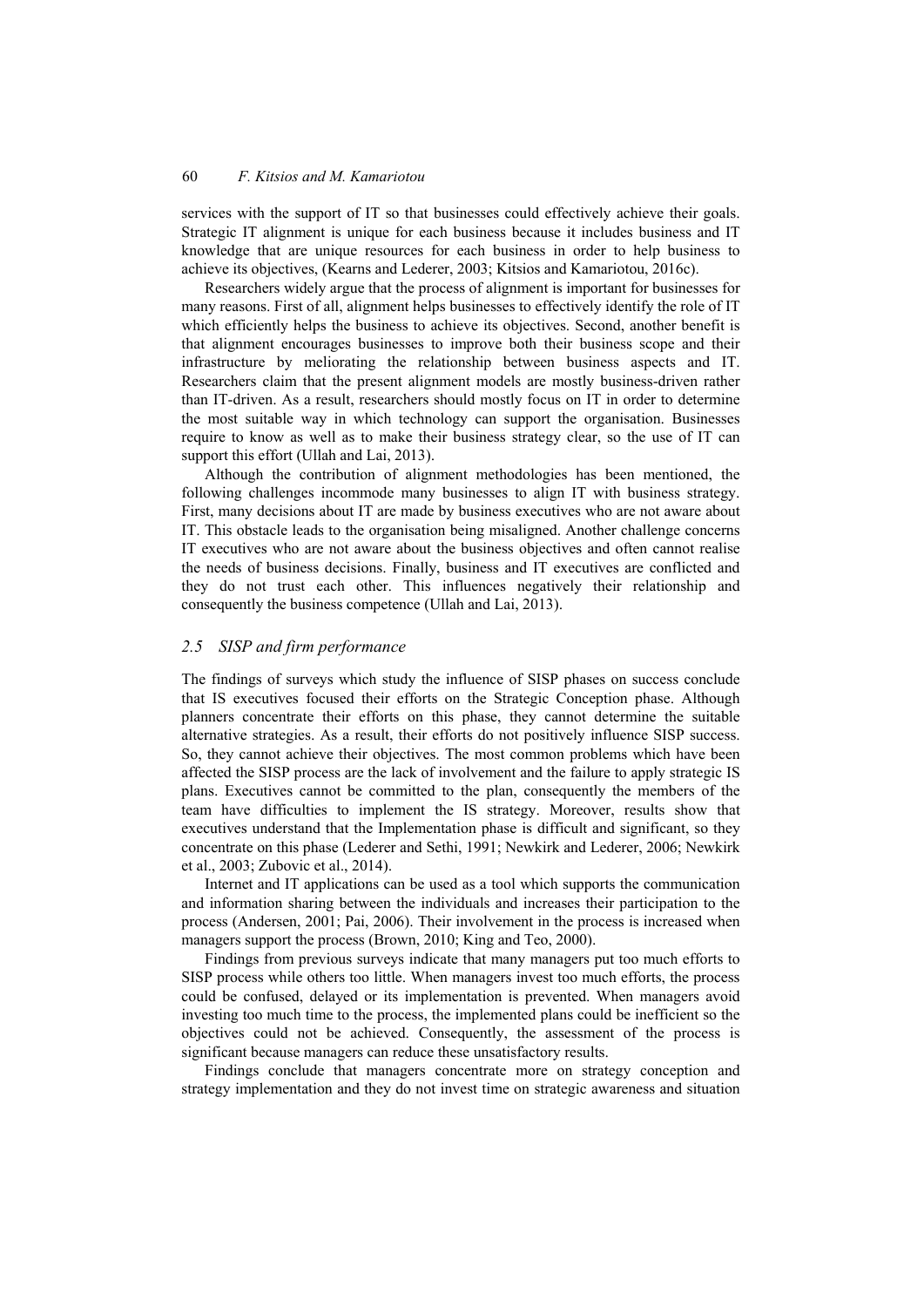analysis and as a result the implemented plans are ineffective and unsuccessful and they do not meet the objectives (Brown, 2010; Newkirk and Lederer, 2006; Newkirk et al., 2003). Moreover, when managers concentrate on the implementation of the process, they may achieve shorter SISP horizons but the strategic goals cannot be met. Executives do not focus on what strategic objectives really concern and how they can increase value to the business because they invest time on the horizon of the project and on minimising its cost due to limited IT budget (Brown, 2010).

The results indicate that executives should pay attention to implementing Situational Analysis with greater meticulousness, so they can apply strategy conception and strategy implementation planning with greater agility rather than now. Planners should analyse their current business systems, organisational systems, IS, as well as business environment and external IT environment. If planners understand those elements they can improve the result of the planning process excluding the increased time and cost which the process is needed. When executives understand the environment, they can determine important IT objectives and opportunities for improvement, they can evaluate them in order to define high level IT strategies in their business' strategy conception (Mirchandani and Lederer, 2014; Zubovic et al., 2014).

The productiveness of internal processes is increased by the use of IT supporting the competitiveness of the organisation to secure rare resources and to operate as a modulator against changes. An information processing is necessary to high-light limiting coordination costs, increasing inner control, improving the productiveness of internal methods, minimising both costs of functions and costs of handling data. Finally, the use of IT helps the business to boost the relationship with customers by learning more about their needs. The use of IT help the business to reduce uncertainty as it is able to concentrate more on quickly changing consumer demands and reduce response times, increasing firm performance. As a result, customers are satisfied and conduce to the increase of firm performance. It also allows the business to develop differential products that customers need or to provide more efficient services when business offers their existing products (Fairbank et al., 2006).

After the analysis of previous surveys, this study examines the relationship between profitability and the SISP phases, strategic awareness, situation analysis, strategy conception, strategy formulation and strategy implementation. The aim of this survey is the association of two important topics whose relationship constitutes a challenge for further research.

Based on previous findings and regarding previous researchers who highlighted the effect of SISP on firm performance (Lederer and Sethi, 1996) the following hypotheses were indicated in order to be tested:

Strategic awareness should concentrate on the planning process on gaining appropriate knowledge about competitors, resources, customers and regulators. The understanding of that knowledge could be achieved through careful organising of the teams. Top management commitment provides greater organisational confidence and continued financial support for the process. Hence:

H1 Strategic awareness positively affects firm's profitability.

Situation analysis which focuses on the analysis of the business, organisation and IS, would produce better knowledge about the organisation's requirements. The analysis of external business and IT environments would help produce better knowledge about the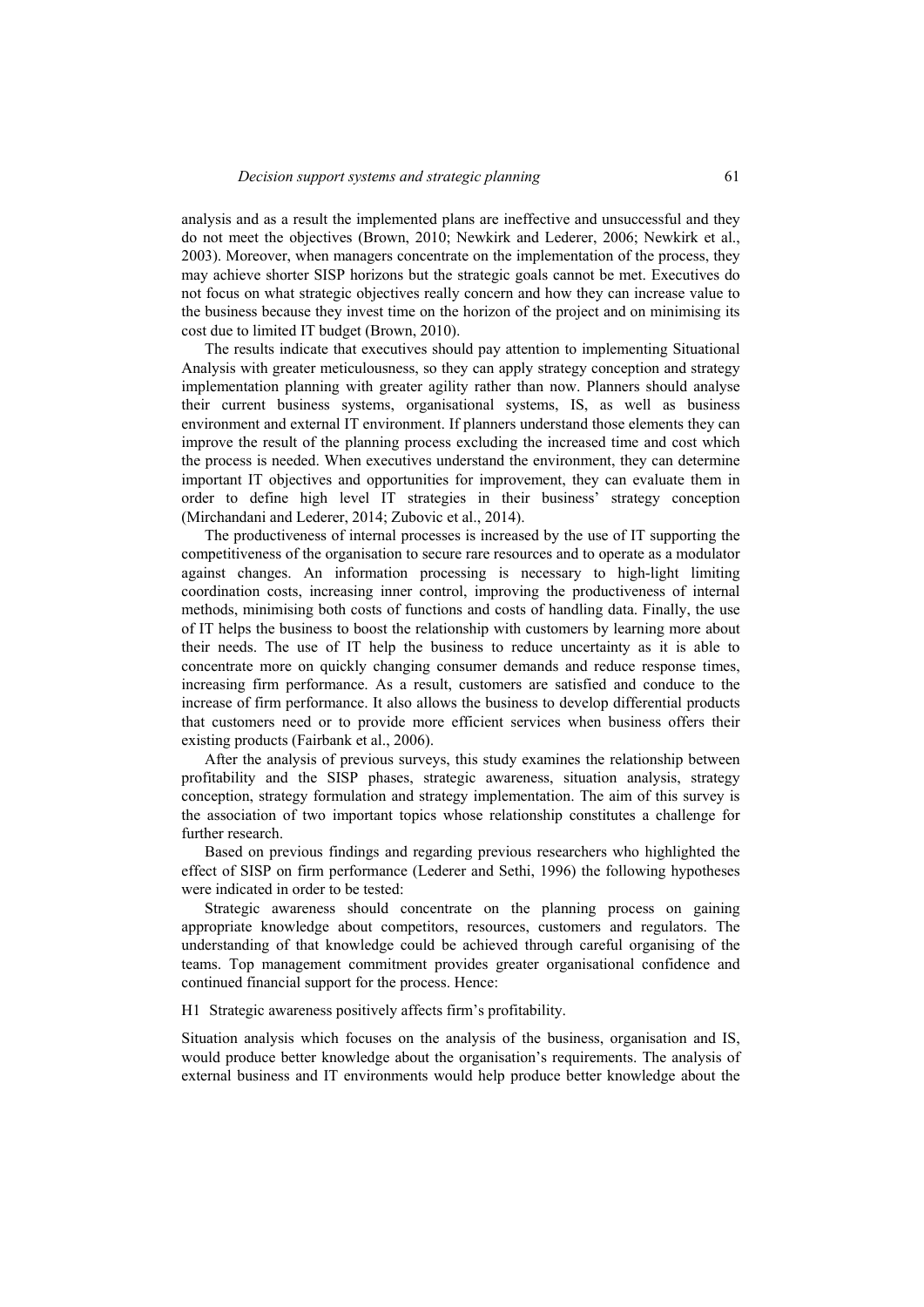effect of change and provide a better foundation for the plan, making it more possible to produce better results. Hence:

H2 Situation analysis positively affects firm's profitability.

Strategy conception, with recognition and assessment of opportunities, would provide more realistic alternatives. Recognition of IT objectives would enable the organisation to align future IT and business objectives. Better alternatives and choices would support the plan produce better results. Hence:

H3 Strategy conception positively affects firm's profitability.

Strategy formulation includes the identification of the plan itself as far as processes, architectures, and projects. When the identification of the plan is careful, it would make it more possible to meet planning objectives. Better prioritisation would result in greater likelihood of implementation and greater chance of meeting objectives. Hence:

H4 Strategy formulation positively affects firm's profitability.

Finally, strategy implementation planning, with more attention to change management and a better action plan would be more possible to achieve good implementation. Better control would result in more of the plan being implemented and as a result better delivery of planning goals. Hence:

H5 Strategy implementation positively affects firm's profitability.

SISP is a formal process and SMEs can implement it to define IS strategy and apply the most suitable IS for their needs. This process encourages businesses to make decisions on the planning and the implementation of IS, analysing their re-sources considering both the environmental opportunities and the threats. Moreover, SISP involves all the factors and the activities which are shown above as the benefits of the formalisation. Mirchandani and Lederer (2014), investigated SISP phases and they discussed that as the environment becomes more complex, more Situational Analysis is required. The analysis of current business systems, organisational systems and IS, as well as current external, internal business environment and current external IT environment permit the organisation to determine problems and diagnose opportunities.

So, more research in the implementation of this process will highlight the phases that contribute more in the success of the process. This will enable managers to improve the activities of these phases and to be more effective.

#### **3 Methodology**

A field survey was developed for IS executives. The instrument used five-point Likertscales to operationalise two constructs: SISP phases and firm performance. The SISP process construct measured the extent to which the organisation conducted the five planning phases and their tasks. The success construct measured the extent to which the organisation increased the profitability. The questionnaire was based on previous surveys regarding SISP phases (Kamariotou and Kitsios, 2017, 2016; Kitsios and Kamariotou, 2016a, 2016b; Mentzas, 1997; Newkirk and Lederer, 2006; Newkirk et al., 2008) and firm performance (Cao and Schniederjans, 2004; King and Teo, 2000).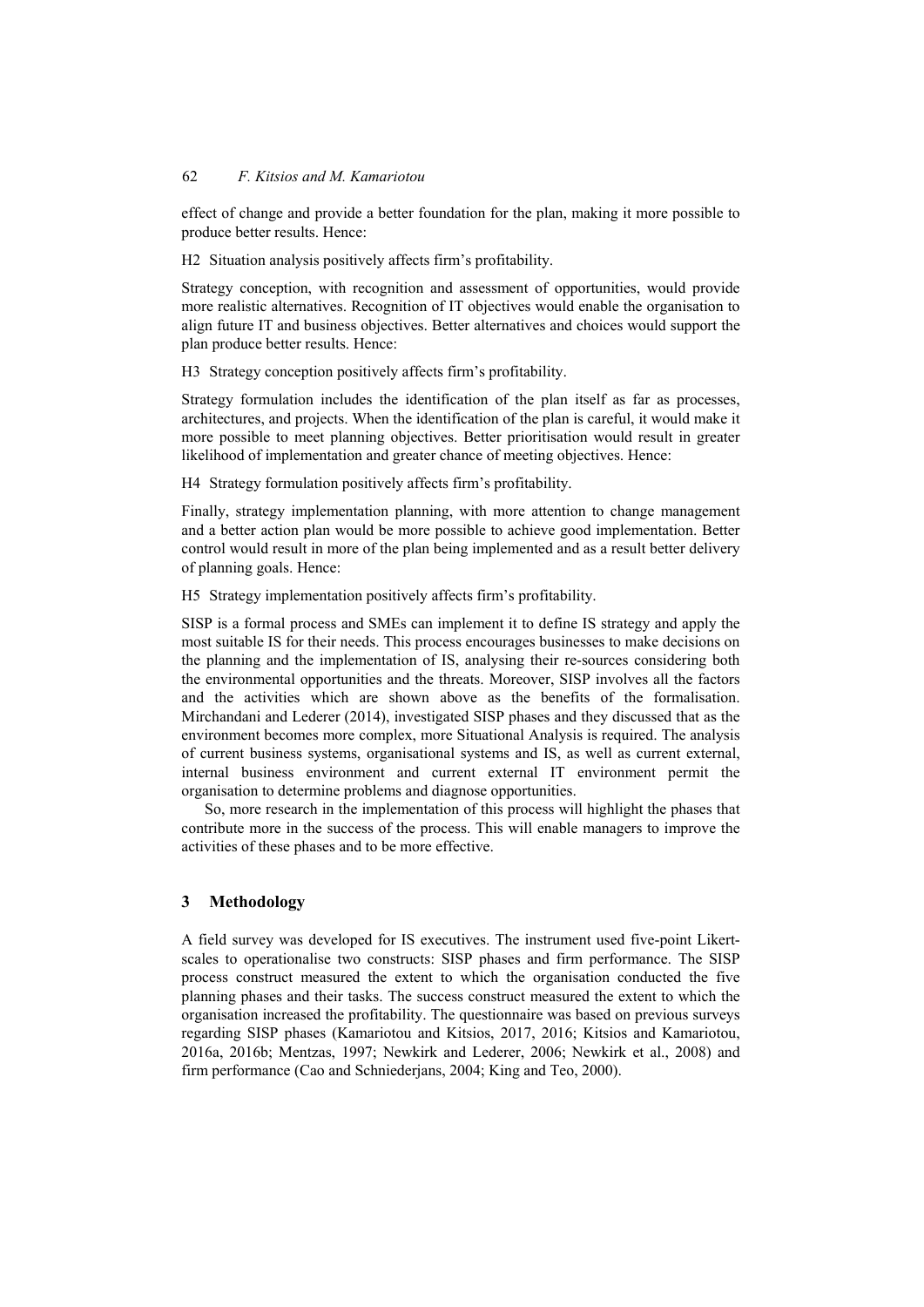Four IS executives were asked to participate in a pilot test. Each one completed the survey and commented on the contents, length, and overall appearance of the instrument. A sample of IS executives in Thessaloniki was selected from the icap list. SMEs which provided contact details were selected as the appropriate sample of the survey. The survey was sent to 300 IS executives and a total of 55 returned the survey. Data analysis was implemented with Multiple Regression Analysis in order to test the hypotheses.

As SMEs have been negatively influenced by financial crisis, they try to align their business and IT strategy in order to compete in the current uncertain environment to be innovative and increase their growth (Bourletidis and Triantafyllopoulos, 2014). Despite the fact that family businesses focus on business's long-term sustainability, they do not develop strategic planning (Siakas et al., 2013). There is a lack of strategic planning and formal processes in SMEs and they use IS ineffectively because they cannot align business and IT strategy (Suh et al., 2013). Specifically, Greece is a country which has a great extent of SMEs rather than other countries in Europe and the majority of them have been negatively influenced by the financial crisis (Vassiliadis and Vassiliadis, 2014). So, it was emergent to collect data during the economic crisis in Greek SMEs in order to examine the effectiveness of formulating and implementing IT strategies for DSS.

# **4 Results**

The IS executive is typically seen as the most suitable person in the organisation to provide data regarding SISP activities and success as defined in this study (Newkirk et al., 2003). Respondents in this study were employed in a variety of industries, well educated, and experienced. 32.1% of them worked in agriculture and food, 14.3% in retail, 10.7% in construction and the rest in other industries. 40.5% had some postgraduate studies and 42.9% had a degree. They also had 16–25 years of IS experience. Tables 2–4 show further respondent breakdown by industry, education and IS experience.

| Primary business category                           | Respondents    |  |
|-----------------------------------------------------|----------------|--|
| Agriculture and food                                | 14             |  |
| Business services                                   | 3              |  |
| Chemicals, pharmaceuticals and plastics             | 4              |  |
| Construction                                        | 9              |  |
| IT, internet, R&D                                   | 2              |  |
| Leisure and tourism                                 | $\overline{c}$ |  |
| Metals, machinery and engineering                   | 5              |  |
| Minerals                                            | 1              |  |
| Paper, printing, publishing                         | 1              |  |
| Retail and traders                                  | 7              |  |
| Textiles, clothing, leather, watchmaking, jewellery | 3              |  |
| Transport and logistics                             | 4              |  |
| Total                                               | 55             |  |

Table 2 Respondents' industry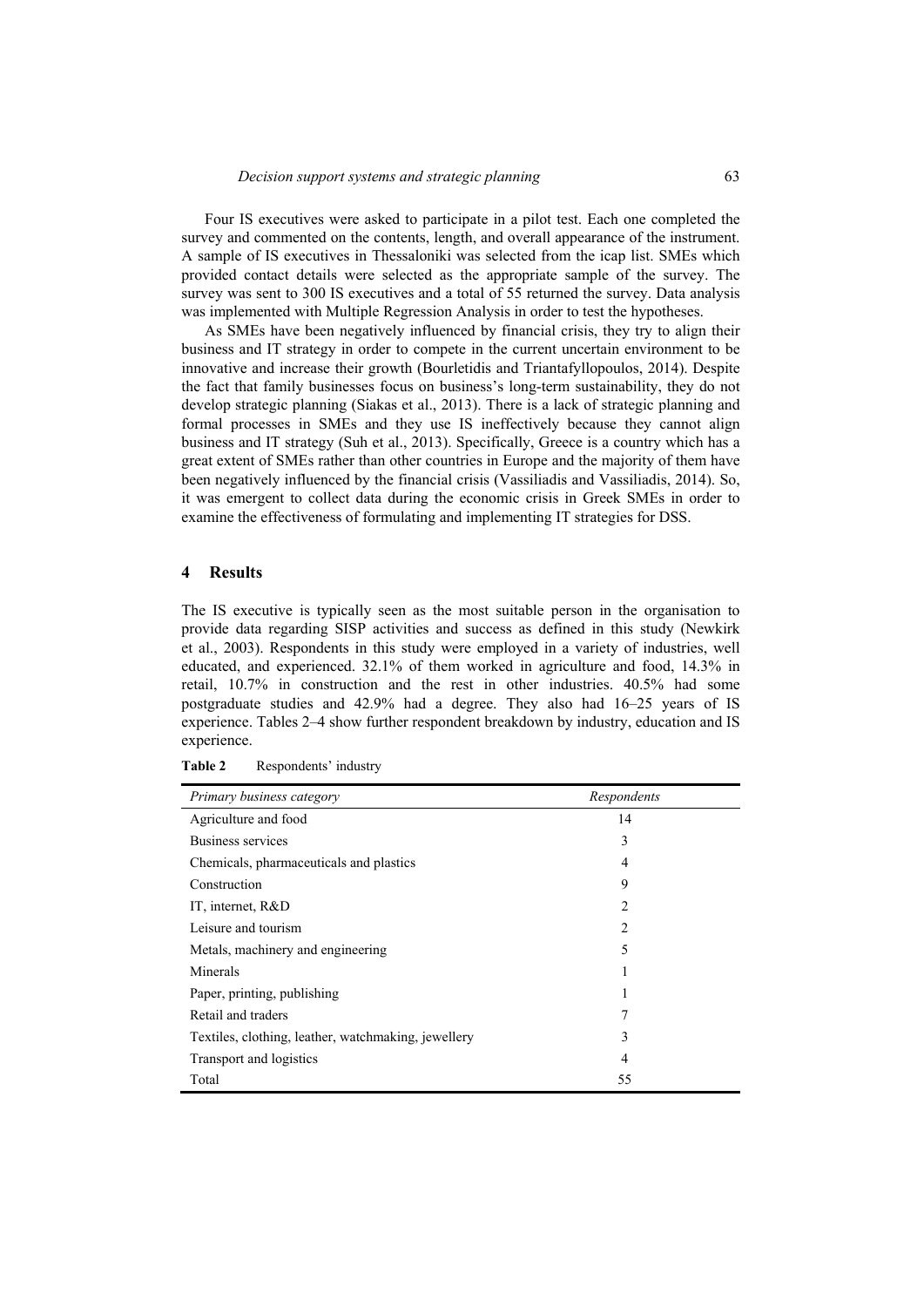|  | <b>Table 3</b> |  | <b>Education</b> level |  |
|--|----------------|--|------------------------|--|
|--|----------------|--|------------------------|--|

| <b>Education</b> level     | Respondents |  |
|----------------------------|-------------|--|
| Two year college graduate  |             |  |
| Four year college graduate | 25          |  |
| Post graduate degree       | 25          |  |
| Total                      | 55          |  |
|                            |             |  |

| Table 4   | Respondents' IS experience |             |  |
|-----------|----------------------------|-------------|--|
| Years     |                            | Respondents |  |
| $0 - 5$   |                            | 7           |  |
| $6 - 15$  |                            | 19          |  |
| $16 - 25$ |                            | 23          |  |
| $26 - 35$ |                            | 6           |  |

Table 5 and 6 show the IS employees and the IS budges

Total 55

| Table 5 | IS employees |  |
|---------|--------------|--|
|         |              |  |

| Employees<br>Respondents      |
|-------------------------------|
| $0 - 5$<br>51                 |
| $6 - 10$<br>$\overline{4}$    |
| $11 - 20$<br>$\boldsymbol{0}$ |
| $21 - 30$<br>$\boldsymbol{0}$ |
| $31 - 40$<br>$\boldsymbol{0}$ |
| $41 - 50$<br>$\boldsymbol{0}$ |
| $>= 51$<br>$\boldsymbol{0}$   |
| 55<br>Total                   |

# **Table 6** IS budges

| <b>Employees</b>        | Respondents |  |
|-------------------------|-------------|--|
| $0 - 50.000 \in$        | 37          |  |
| $51.000 - 100.000 \in$  | 12          |  |
| $101.000 - 150.000 \in$ | 2           |  |
| 151.000–200.000 €       |             |  |
| $\geq$ 201.000 $\in$    | 3           |  |
| Total                   | 55          |  |

Table 7 presents the Cronbach's alpha results for the phases of SISP, each one with four or five tasks and the firm profitability which is the dependent variable. The internal consistency, calculated via Cronbach's alpha, ranged from 0.812 to 0.856, exceeding the minimally required 0.70 level (Newkirk et al., 2003; Pai, 2006).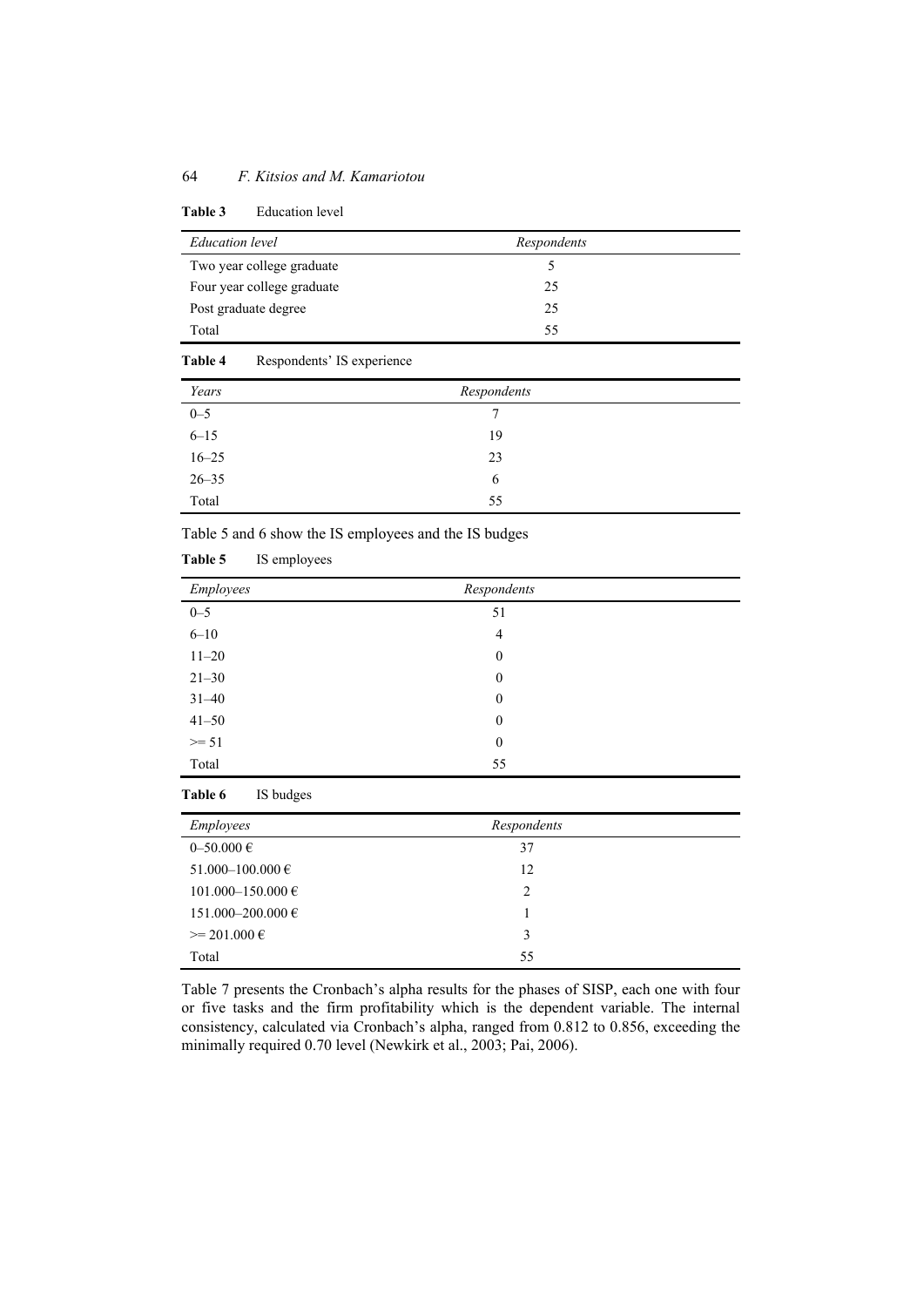| Constructs                 |                 | Scale mean if<br>item deleted | Scale<br>variance if<br>Item deleted | Corrected<br><i>item-total</i><br>correlation | Cronbach's<br>alpha if Item<br>deleted |
|----------------------------|-----------------|-------------------------------|--------------------------------------|-----------------------------------------------|----------------------------------------|
| Strategic awareness        | SP <sub>1</sub> | 17,425                        | 14,913                               | .642                                          | .839                                   |
| Situation analysis         | SP <sub>2</sub> | 17,547                        | 14,898                               | .584                                          | .852                                   |
| Strategy conception        | SP <sub>3</sub> | 17,368                        | 14,978                               | .733                                          | .822                                   |
| Strategy formulation       | SP <sub>4</sub> | 17,566                        | 15,258                               | .660                                          | .835                                   |
| Strategy<br>implementation | SP <sub>5</sub> | 17,660                        | 14,188                               | .778                                          | .812                                   |
| Firm performance           | FP <sub>1</sub> | 18,000                        | 17,086                               | .536                                          | .856                                   |

**Table 7** Reliability statistics

The hypothesised relationships presented in previous section were testing using multiple regression analysis. Table 8 summarises the hypothesis testing. Of the five hypotheses, two were supported. A discussion on the results related to the hypotheses follow.

**Table 8** Coefficients a

| Model           | Unstandardised coefficients |            | <i>Standardised</i><br>coefficients | t     | Sig. | <i>Hypothesis</i> |
|-----------------|-----------------------------|------------|-------------------------------------|-------|------|-------------------|
|                 | B                           | Std. error | Beta                                |       |      |                   |
| Constant        | 1.105                       | .305       |                                     | 3.620 | .000 |                   |
| SP <sub>1</sub> | .006                        | .084       | .088                                | .076  | .940 | $H1(-)$           |
| SP <sub>2</sub> | .038                        | .072       | .053                                | .524  | .602 | $H2(-)$           |
| SP <sub>3</sub> | .214                        | .105       | .254                                | 2.048 | .043 | $H3 (+)$          |
| SP <sub>4</sub> | .265                        | .088       | .324                                | 3.022 | .003 | $H4 (+)$          |
| SP <sub>5</sub> | .031                        | .106       | .040                                | .292  | .771 | $H5(-)$           |

This study first analysed the relationship between Strategic Awareness and firm's profitability. H1 found no support. As IS managers do not invest time on Strategic Awareness, they do not identify planning objectives and they are not committed. As a result this phase does not affect firm's profitability. Furthermore, Situation Analysis found no support (H2). Despite the fact that this phase is very important for IS executives in order to gather information about competitors, industry and customers, results show that they did not focus their attention on this phase (Newkirk and Lederer, 2006; Newkirk et al., 2003). So, this phase does not increase firm's profitability. As predicted by H3, Strategy Conception indicates a positive relationship with firm's profitability ( $\beta = 0.214$ , p < 0.005). Consequently, H3 is supported. In contrast, previous findings show that more strategy conception does not, apparently, contribute to a better set of alternatives to managers in order to choose (Newkirk and Lederer, 2006; Newkirk et al., 2003). Furthermore, H4 is supported since the Strategy Formulation has an important positive effect on firm's profitability ( $\beta = 0.265$ ,  $p < 0.005$ ). Finally, H5 found no support. The strategy implementation planning phase is especially interesting, because implementation is generally seen as the most crucial phase to success. Plans may be conceived and formulated but are seldom implemented. Unfortunately, the results of this survey show that managers do not implement their plans.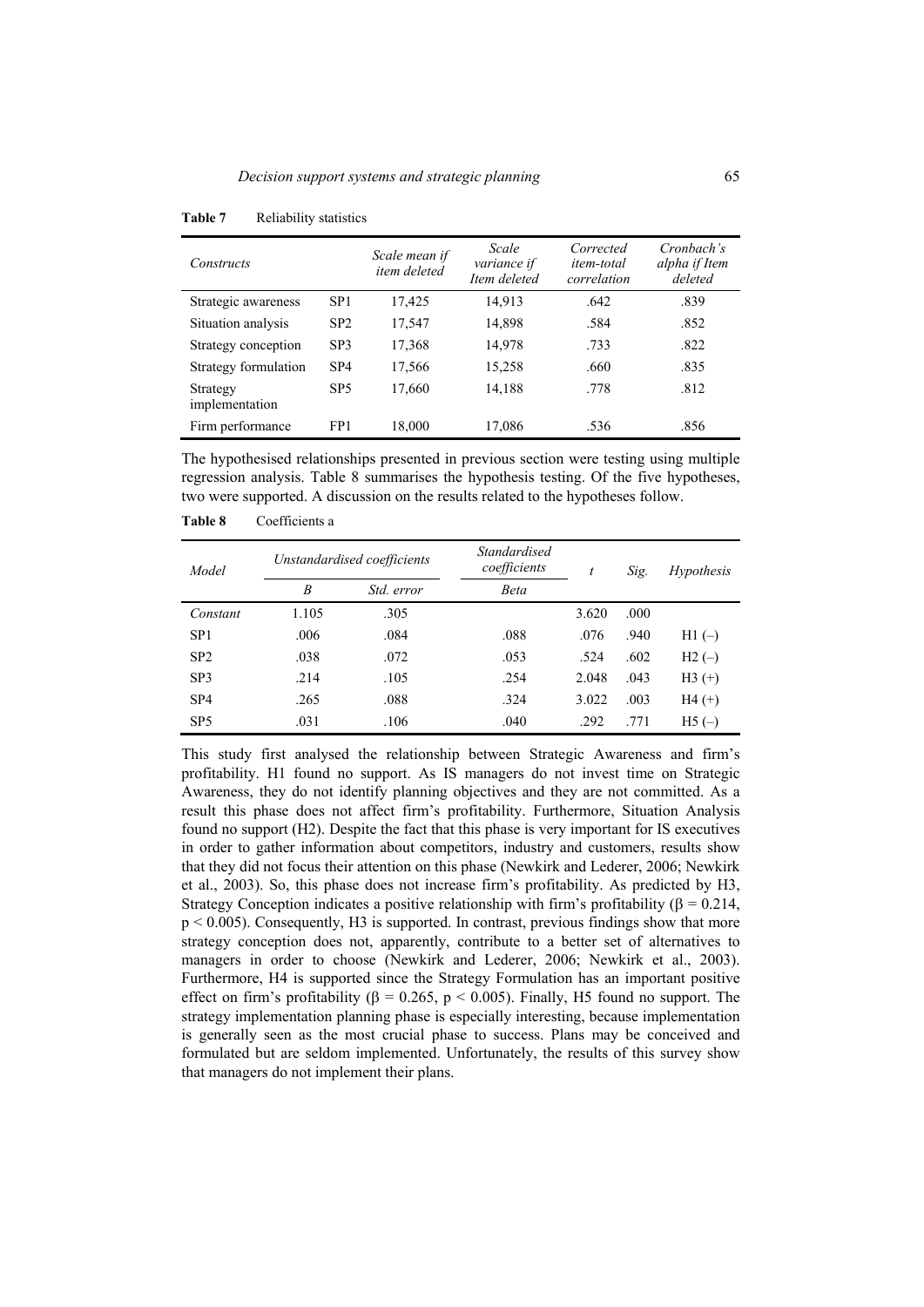Previous findings conclude that managers concentrate more on strategy conception and strategy implementation and they do not invest time on strategic awareness and situation analysis, as a result the implemented plans are not effective, successful and they do not meet the objectives (Brown, 2010; Newkirk and Lederer, 2006; Newkirk et al., 2003). Moreover, when managers concentrate on the implementation of the process, shorter SISP horizons are achieved but the strategic goals cannot be met. Executives do not focus on strategic objectives that really concern them and on how they can increase value to the business because they invest time on the horizon of the project and on minimising its cost due to limited IT budget (Brown, 2010). The results indicate that executives should pay attention to implementing Situational Analysis with greater meticulousness, so they can apply Strategy Conception and Strategy Implementation Planning with greater agility rather than now. Planners should analyse their current business systems, organisational systems, IS, as well as business environment and external IT environment. If planners understand those elements they can improve the result of the planning process excluding the increased time and cost needed for the process. When executives understand the environment, they can determine important IT objectives and opportunities for improvement and they can evaluate them in order to define high level IT strategies in their business' strategy conception (Mirchandani and Lederer, 2014; Zubovic et al., 2014).

During the current turbulent environment, SMEs aim to gain competitive advantage using DSS. Results indicate that as SISP become more significant for SMEs, knowledge regarding the environment is required. IS an executive have to analyse technological environment in order to make more effective decisions when they formulate strategies for new DSS. However, different managerial groups have to be involved in the process, increasing understanding and sharing the use of information. As a result, the relationship between managers and IS executives can be important for the alignment and success of the strategic use. They should cooperate in order to increase the competitive advantage through the integration of business and IT plan. Knowledge sharing is a significant factor which influence the quality of SISP and alignment of business and IT strategies. IS an executive having to concentrate on strategic issues to increase competitive advantage (Newkirk et al., 2003; Pai, 2006).

### **5 Conclusions**

So far, few academic researchers have paid attention to the effect of SISP phases on firm performance. This paper examines the extent on which the phases of a formal process can be followed by IS executives and managers in order to plan and use the right IS and increase competitive advantage. The results of this survey indicate that they concentrate on Strategy Conception and Formulation, focusing on defining IT objectives and architectures. As a result, they might be planning inefficiently and ineffectively.

DSS support SMEs to limit their costs, to reduce product lifecycles, to develop products according to customer needs and to make internal processes more effective. IT without strategic direction does not increase value to SMEs. SMEs should determine and communicate their vision, mission, business strategy and goals in order to align them with strategy and goals of IS. Managers in SMEs should be aware of IT issues in order to make better decisions for their businesses. This is difficult to be achieved when managers are not young and educated about IT. Frequently, they make decisions without focusing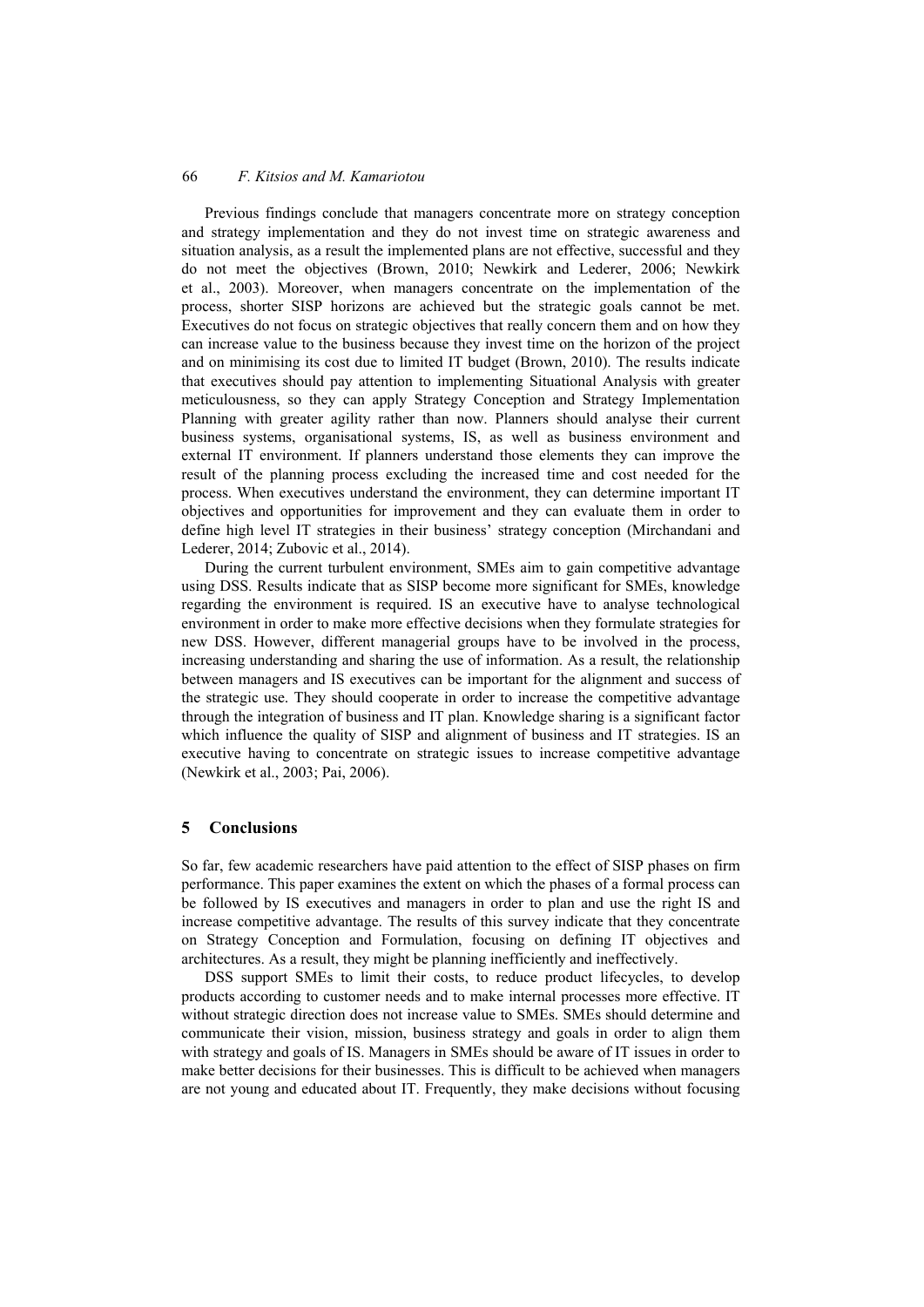on the objectives of IS department and this can be an obstacle for SMEs profitability and competitiveness. Thus, a culture of innovation and supporting IT is required to increase SMEs benefits through the process of strategic alignment.

In order to develop sustainable performance in the current complex environment, SISP process is significant for businesses so as to support successful development and implementation of their DSS. Implementing SISP process is a difficult task. It is necessary that businesses have multiple planning aspects by fully understanding their goals and strategies and facing up to their various issues. To conduct SISP process successfully, it is essential be that phases which have a positive impact on the process be taken into consideration.

Findings show that CIOs do not concentrate on Strategic Awareness and Strategy Implementation phase. Also, problems have been created from the implementation of the process concerning the lack of managers' education, communication, participation and cooperation, alignment of business goals with DSS and the support of change. These factors have negatively affected the success of the process and the business performance. Future research should examine how managers could focus more on these phases and how they could limit the negative effects of these factors on SISP success and firm performance.

There are many benefits derived from the use of DSS. DSS support decisions in each phase of the decision making process. These systems provide information to managers in order to increase communication among individuals, to make more effective and rapid decisions and to redesign organisation's structure (Yoo and Digman, 1987). DSS help businesses to design new products and services according to customers' needs, to introduce them in the market more quickly and to decide which processes need to be redesigned, in order to maintain the results of their decisions (Kitsios and Kamariotou, 2016a, 2016b). These benefits derived from the use of DSS affect the SISP process, because businesses collect information which will make the process of the environmental analysis, the analysis of current systems, the formulation of objectives and the definition of the new business and IT processes easier to be handled.

The results of this study contribute to IS executives' awareness of the strategic use of IS planning in order to increase competitive advantage. Understanding those phases may help IS executives concentrate their efforts on organisations' objectives and recognise the greatest value of the planning process in their business. Second, the results of this survey can increase their awareness of the phases of SISP. IS executives should be knowledgeable about the five phases and they should not ignore the tasks of each one because this might be an obstacle which presents the organisation from achieving its planning goals and thus from realising greater value. Finally, the findings contribute to IS executives in Greek SMEs who do not concentrate on strategic planning during the development of DSS and they focus only on the technical issues. As a result, they should understand the significance of SISP process in order to formulate and implement IS strategy which will be aligned with business objectives and increase the profitability of SMEs. DSS help executives to make more efficient decisions but they should be strategically developed.

A limitation of this study stems from the fact that the sample was not adequate. Nevertheless, the results of an exploratory study will be summarised in an improved conceptual model for further research. Also, this survey is made for SMEs. Future researchers could examine and compare these results with relative ones from large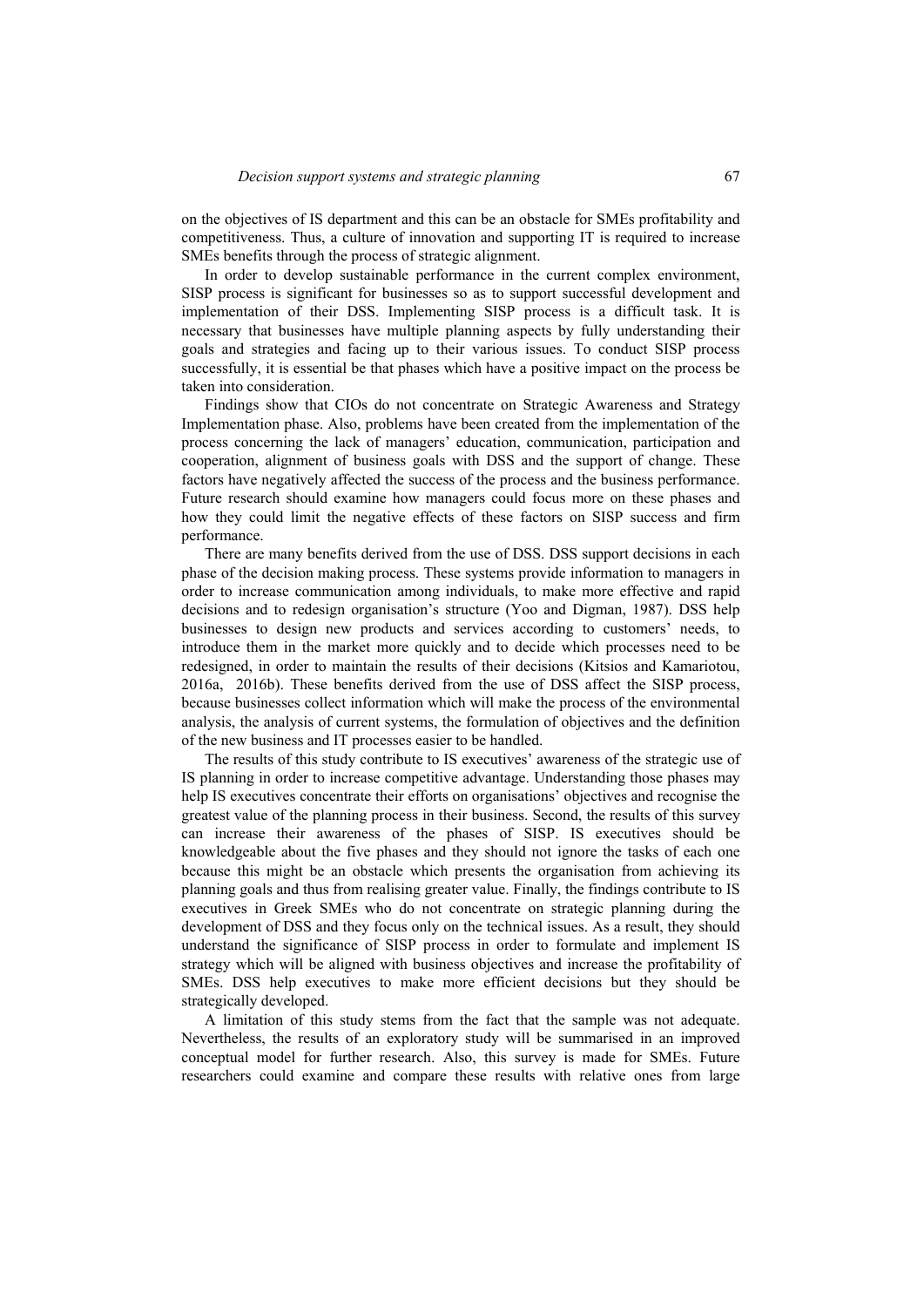companies. Apparently, future researchers may use different methodologies for data analysis.

#### **References**

- Alalwan, J.A. (2013) 'A taxonomy for decision support capabilities of enterprise content management systems', *The Journal of High Technology Management Research*, Vol. 24, No. 1, pp.10–17.
- Alyoubi, B.A. (2015) 'Decision support system and knowledge-based strategic management', *Procedia Computer Science*, Vol. 65, pp.278–284.
- Andersen, T.J. (2001) 'Information technology, strategic decision making approaches and organizational performance in different industrial settings', *Journal of Strategic Information Systems*, Vol. 10, No. 2, pp.101–119.
- Arnott, D. and Pervan, G. (2008) 'Eight key issues for the decision support systems discipline', *Decision Support Systems*, Vol. 44, No. 3, pp.657–672.
- Bourletidis, K. and Triantafyllopoulos, Y. (2014) 'SMEs survival in time of crisis: strategies, tactics and commercial success stories', *Procedia-Social and Behavioral Sciences*, Vol. 148, pp.639–644.
- Brown, I. (2010) 'Strategic information systems planning: comparing espoused beliefs with practice', in *ECIS 2010: Proceedings of 18th European Conference on Information Systems*, Pretoria, South Africa, pp.1–12.
- Brown, I.T.J. (2004) 'Testing and extending theory in strategic information systems planning through literature analysis', *Information Resources Management Journal*, Vol. 17, No. 4, pp.20–48.
- Cao, Q. and Schniederjans, M.J. (2004) 'Empirical study of the relationship between operations strategy and information systems strategic orientation in an e-commerce environment', *International Journal of Production Research*, Vol. 42, No. 15, pp.2915–2939.
- Fairbank, J.F., Labianca, G.J., Steensma, H.K. and Metters, R. (2006) 'Information processing design choices, strategy, and risk management performance', *Journal of Management Information Systems*, Vol. 23, No. 1, pp.293–319.
- Giannacourou, M., Kantaraki, M. and Christopoulou, V. (2015) 'The perception of crisis by Greek SMEs and its impact on managerial practices', *Procedia-Social and Behavioral Sciences*, Vol. 175, pp.546–551.
- Kamariotou, M. and Kitsios, F. (2016) 'Strategic information systems planning: SMEs performance outcomes', in *Proceedings of the 5th International Symposium and 27th National Conference on Operational Research*, Athens, Greece, pp.153–157.
- Kamariotou, M. and Kitsios, F. (2017) 'Information systems phases and firm performance: a conceptual framework', in Kavoura, A., Sakas, D.P. and Tomaras, P. (Eds.): *Strategic Innovative Marketing, Springer Proceedings in Business and Economics*, pp.553–560, Springer, Switzerland.
- Kamariotou, M. and Kitsios, F. (2018) 'Strategic information systems planning', in Khosrow-Pour, M. (Ed.): *Encyclopedia of Information Science and Technology*, 4th ed., pp.912–922, IGI Global Publishing, USA.
- Kearns, G.S. and Lederer, A.L. (2003) 'A resource-based view of strategic IT alignment: how knowledge sharing create competitive advantage', *Decision Sciences*, Vol. 34, No. 1, pp.1–29.
- King, W.R. and Teo, S.H.T. (2000) 'Assessing the impact of proactive versus reactive modes of strategic information systems planning', *Omega*, Vol. 28, No. 6, pp.667–679.
- Kitsios, F. and Kamariotou, M. (2016a) 'Decision support systems and business strategy: a conceptual framework for strategic information systems planning', in *ICITCS* 2016: *Proceedings of the 6th International Conference on IT Convergence and Security*, Prague, Czech Republic, pp.149–153.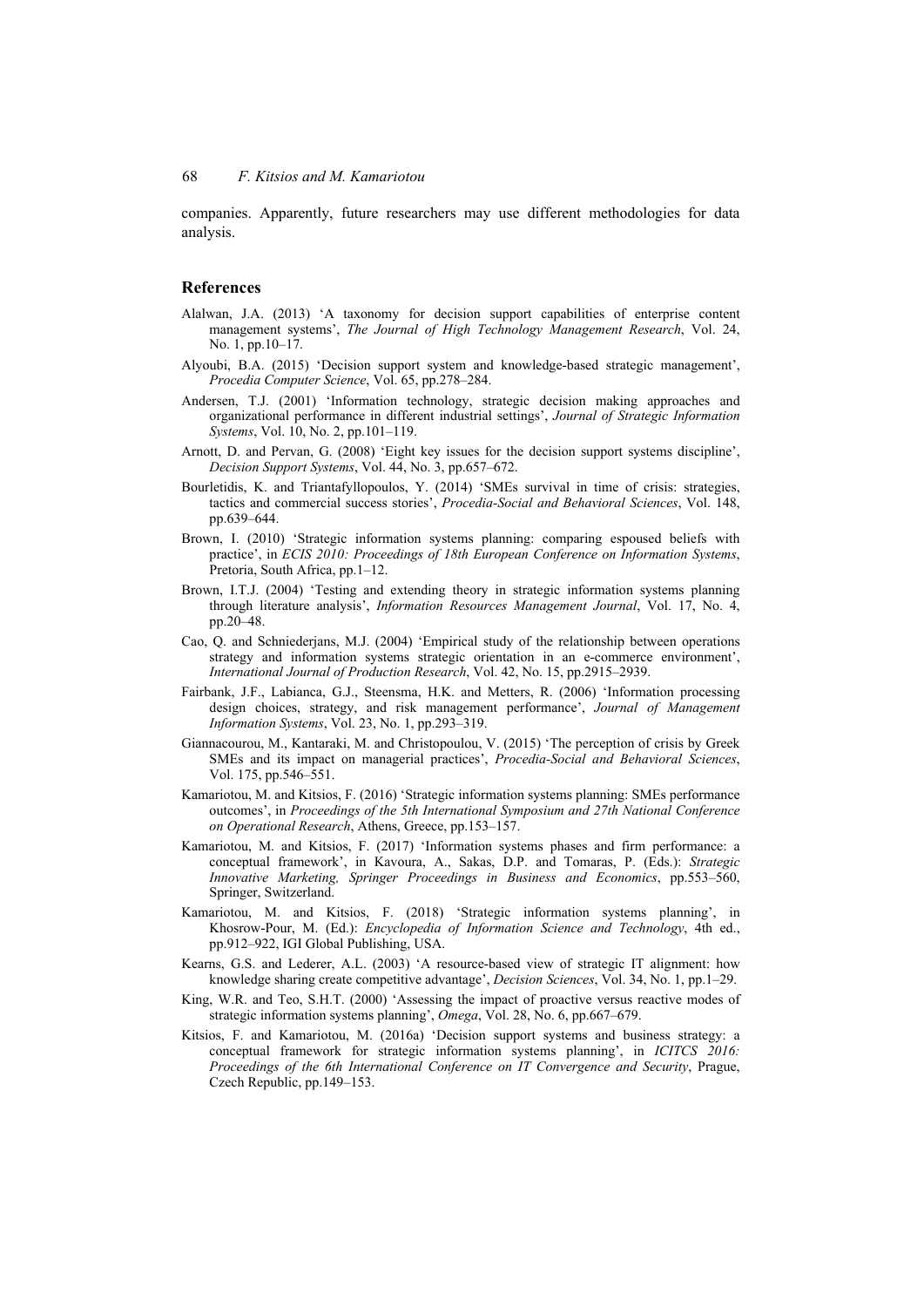- Kitsios, F. and Kamariotou, M. (2016b) 'Decision support systems and strategic information systems planning for strategy implementation', in Kavoura, A., Sakas, D.P. and Tomaras, P. (Eds.): *Strategic Innovative Marketing, Springer Proceedings in Business and Economics*, pp.327–332, Springer, Switzerland.
- Kitsios, F. and Kamariotou, M. (2016c) 'The impact of information technology and the alignment between business and service innovation strategy on service innovation performance', in *Proceedings of 3rd IEEE International Conference on Industrial Engineering, Management Science and Applications (ICIMSA 2016)*, Jeju Island, Korea, pp.247–251.
- Kitsios, F. and Kamariotou, M. (2017) 'Strategic IT alignment: business performance during financial crisis', in Tsounis, N. and Vlachvei, A. (Eds.): *Advances in Applied Economic Research, Springer Proceedings in Business and Economics*, Switzerland, pp.503–525.
- Lederer, A.L. and Sethi, V. (1996) 'Key prescriptions for strategic information systems planning', *Journal of Management Information Systems*, Vol. 13, No. 1, pp.35–62.
- Maharaj, S. and Brown, I. (2015) 'The impact of shared domain knowledge on strategic information systems planning and alignment: original research', *South African Journal of Information Management*, Vol. 17, No. 1, pp.1–12.
- Mentzas, G. (1997) 'Implementing an IS strategy a team approach', *Long Range Planning*, Vol. 30, No. 1, pp.84–95.
- Mirchandani, D.A and Lederer, A.L. (2014) ''Less is more:' information systems planning in an uncertain environment', *Information Systems Management*, Vol. 29, No. 1, pp.13–25.
- Mithas, S., Rmasubbu, N. and Sambamurthy, V. (2011) 'How information management capability influences firm performance', *MIS Quarterly*, Vol. 35, No. 1, pp.237–256.
- Mohan, K. and Ahlemann, F. (2013) 'Understanding acceptance of information system development and management methodologies by actual users: a review and assessment of existing literature', *International Journal of Information Management*, Vol. 33, No. 5, pp.831–839.
- Newkirk, H.E and Lederer, A.L. (2006) 'The effectiveness of strategic information systems planning under environmental uncertainty', *Information and Management*, Vol. 43, No. 4, pp.481–501.
- Newkirk, H.E., Lederer, A.L. and Johnson, A.M. (2008) 'Rapid business and IT change: drivers for strategic information systems planning?', *European Journal of Information Systems*, Vol. 17, No. 3, pp.198–218.
- Newkirk, H.E., Lederer, A.L. and Srinivasan, C. (2003) 'Strategic information systems planning: too little or too much?', *Journal of Strategic Information Systems*, Vol. 12, No. 3, pp.201–228.
- Nguyen, T.D., Nguyen, T.M. and Cao, T.H. (2015) 'Information systems success: a literature review', in Dang, T.K., Wagner, R., Küng, J., Thoai, N., Takizawa, M. and Neuhold, E. (Eds.): *Future Data and Security Engineering, FDSE 2015 Proceedings of the Second International Conference on Future Data and Security Engineering*, pp.242–256, Springer-Verlag, New York.
- Pai, J.C. (2006) 'An empirical study of the relationship between knowledge sharing and IS/IT strategic planning (ISSP)', *Management Decision*, Vol. 44, No. 1, pp.105–122.
- Peppard, J. and Ward, J. (2004) 'Beyond strategic information systems: towards an IS capability', *Journal of Strategic Information Systems*, Vol. 13, No. 2, pp.167–194.
- Piccoli, G. and Ives, B. (2005) 'Review: IT-dependent strategic initiatives and sustained competitive advantage: a review and synthesis of the literature', *MIS Quarterly*, Vol. 29, No. 4, pp.747–776.
- Premkumar, G. and King, W.R. (1991) 'Assessing strategic information systems planning', *Long Range Planning*, Vol. 24, No. 5, pp.41–58.
- Premkumar, G. and King, W.R. (1994) 'The evaluation of strategic information system planning', *Information and Management*, Vol. 26, No. 6, pp.327–340.